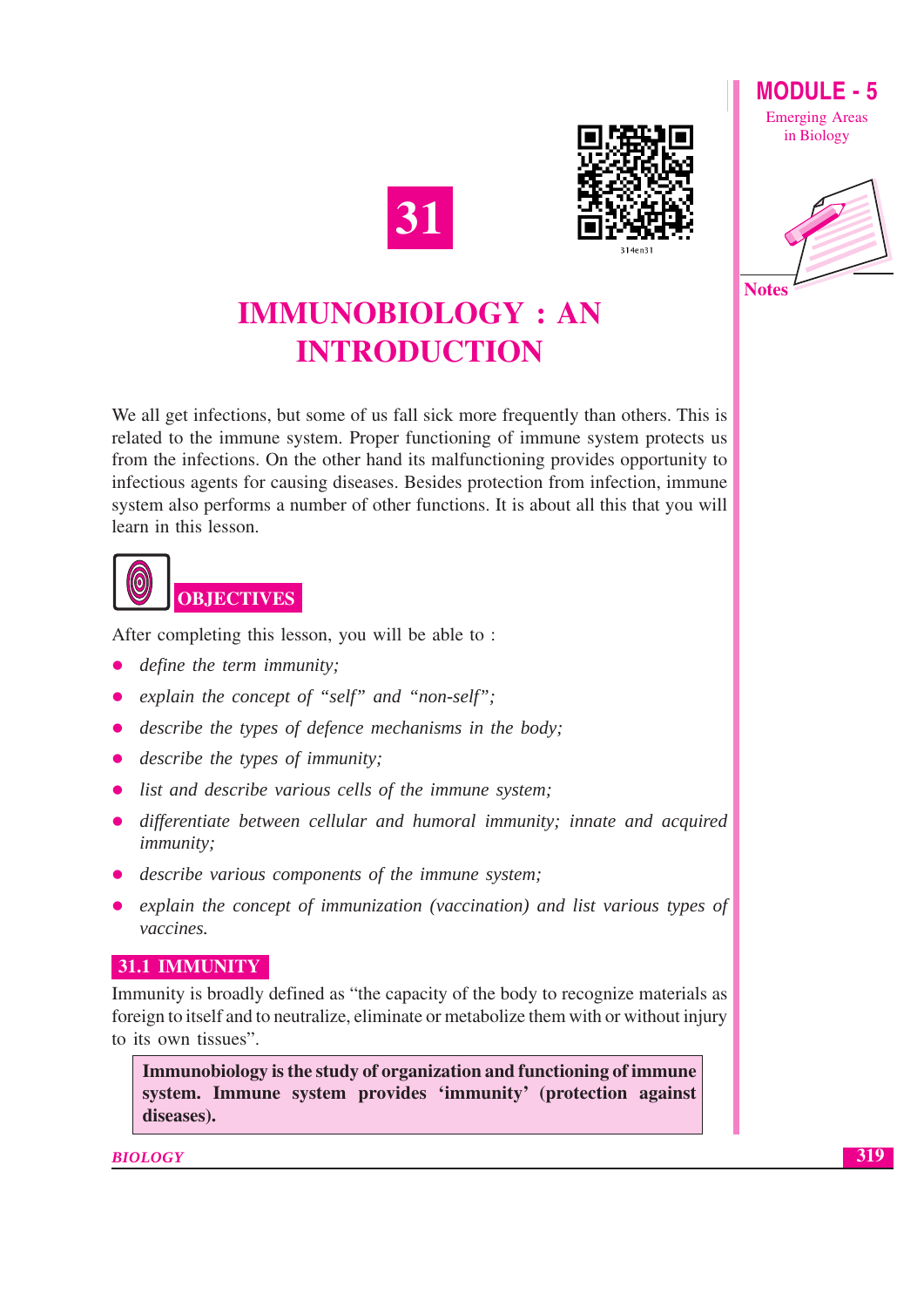### **MODULE - 5 Emerging Areas**

in Biology



**Notes** 

#### Jenner, the father of immunology

Edward Jenner (1749-1823) is considered to be the father of modern immunobiology. He demonstrated that inoculation of cowpox crusts afforded protection to humans against smallpox. He observed that milkmaids who recovered from cowpox never contracted the disease smallpox. Hence the name vaccination from the Latin word "Vacca" for cow came into beng. The milkmaids and the vaccinated individuals were protected from smallpox virus. Such protection gave them what is called `immunity' to smallpox, although Jenner neither knew the actual causative agent of this disease nor the actual mechanism of protection.

#### Concept of "Self" and "Non-Self"

The basis of the above mentioned protection was the ability of the immune system of the milkmaid and vaccinated individuals to distinguish between 'self (their own tissues) and 'non-self' components of the outsiders *i.e.* the smallpox virus) in this context.

An individual induces a physiological response (immune response) to substances that are different from self components. For example, an immune response is induced against pathogens (bacteria, virus, fungi and parasites) attacking the body of the host.

Let us now learn about the different ways by which the body defends itself from pathogens and other harmful substances.

#### **31.2 DEFENCE MECHANISMS IN THE BODY**

There are four defence mechanisms in our body :

- 1. Immunity to defend the body from infections.
- 2. Metabolic defence to metabolize and detoxify foreign chemicals.
- 3. Stoppage of bleeding (Haeostasis) to prevent to blood loss.
- 4. Resistance to stress mainly through release of hormone.

Immunological defence is the most important defence mechanism. It provides protection against various infective agents e.g. virus, bacteria, fungi and parasites and also against the development of a tumour.

Thus immunological defence serves three main functions :

- 1. Defence against microorganisms.
- 2. Recognition and destruction of mutant cells (Surveillance).
- 3. Removal of damaged or non functional cells to maintain normal state (Homeostasis).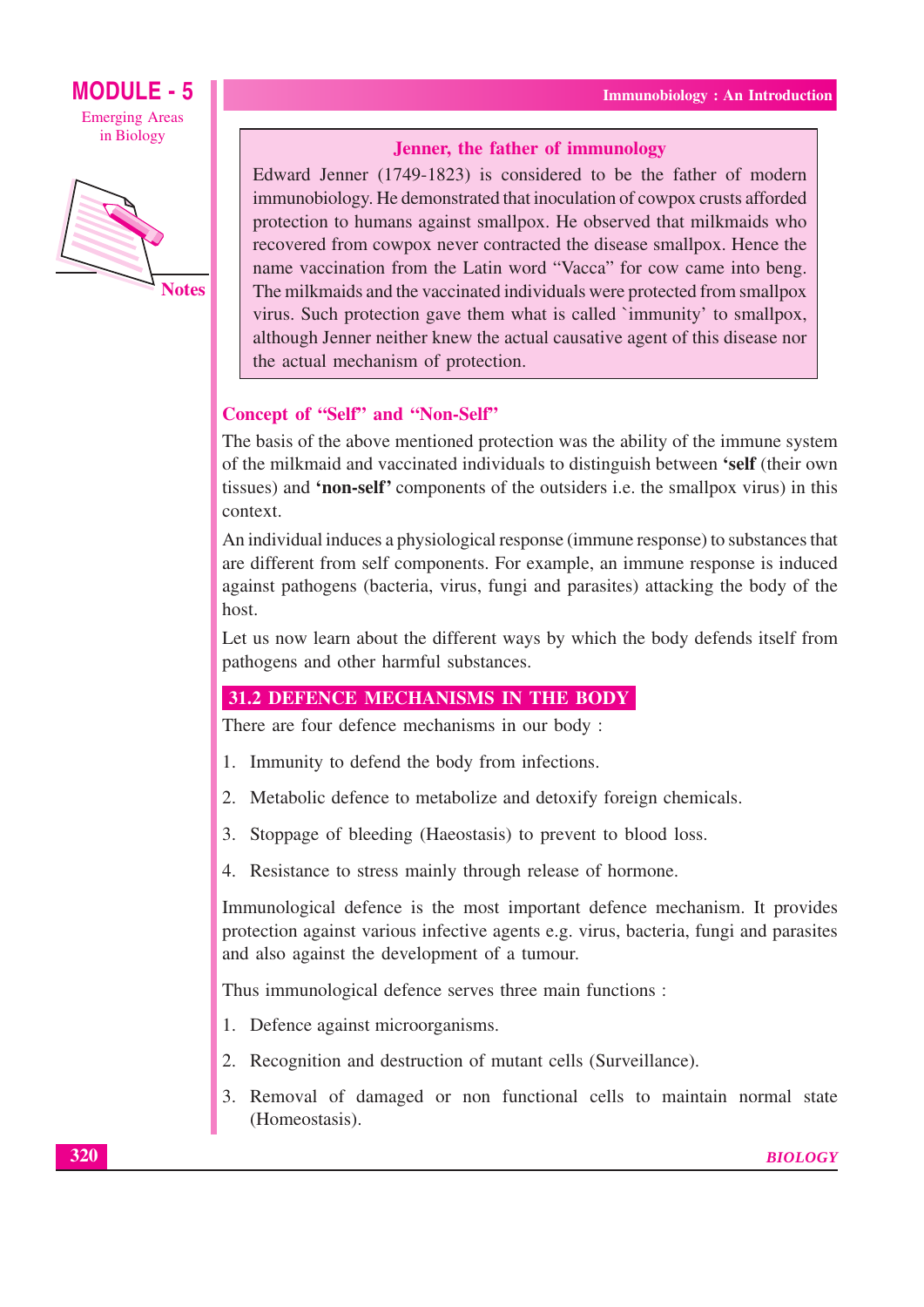

#### **INTEXT QUESTIONS 31.1**

1. Who is considered as the father of immunobiology?

- 2. What are the three main functions of immunological defence?
	- $(i)$
	- $(ii)$
	- $(iii)$
- 3. Define immunology.

#### **31.3 IMMUNE SYSTEM**

By now, you are aware that immunity to infection is one of the most important factors facilitating survival of an individual. Immunity is mainly provided by a complex network of cells, tissues and soluble factors. This network is collectively referred to as the **'immune system'.** Cells participating in the immune response are organized into discrete 'lymphoid tissues and organs'.

#### 1. Tissues and Organs involved in the Immune System

Lymphoid organs are divided into two groups :

(i) Central lymphoid organs or primary lymphoid tissue. Example : Thymus and bone marrow.



Fig. 31.1 Major lymphoid organs and tissues.

**Emerging Areas** in Biology

MODUL

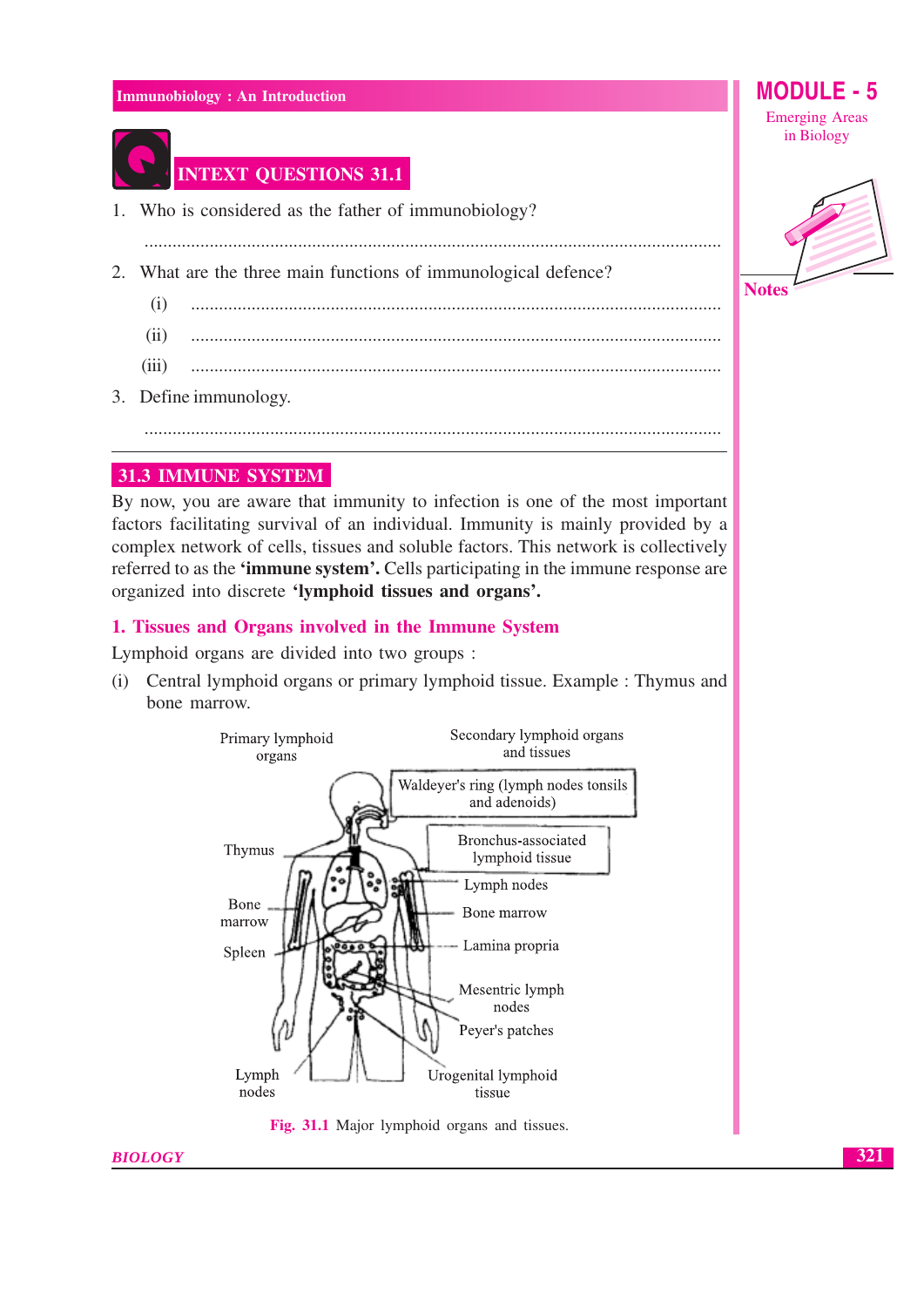### **MODULE - 5**

**Emerging Areas** in Biology



(ii) Peripheral lymphoid organs or secondary lymphoid tissue. Examples spleen, Pever's patches, tonsils, lymph nodes and mucosa-associated lymphoid tissue (MALT), which is associated with the respiratory system, urogenital and alimentary canal (Fig. 31.1).

#### 2. Cells of Immune System

#### (i) Lymphocytes (Lymphoid cells)

All these are initially derived from the hemopoietic (blood cell producing) stem cells of bone narrow. Stem cells mean undifferentiated cells which can undergo unlimited division and can give rise to one or several different cell types. Apart from producing lymphocytes bone marrow stem cells also differentiate to produce erythrocytes (red blood cells), thrombocytes (blood platelets), granulocytes and monocytes (white blood cells).

#### (ii) The macrophage

These are derived from monocytes.

Lymphocytes are the major cell types responsible for performing immune functions. About  $10^{12}$  lymphocytes constitute the mature lymphoid system in humans. Functionally, lymphocytes are divied into two sub-classes:

(i) B-cells or B-lymphocytes

(ii) T-cells or T-lymphocytes

Morphologically, these cells cannot be differentiated, but functionally these are distinct. Cells of immune system are differentiated on the basis of presence or absence of specific cell surface markers.

#### (a) B-Cells (B-lymphocytes)

Main functions of B-cells

- 1. Initiate antibody-mediated immune response.
- 2. Transform into plasma cells which secrete antibodies.

#### **Origin of B-Cells**

"B" stands for Bursa. Studies in birds showed that the bursa of Fabricius, a hindgut lymphoid organ was the site of antibody-producing cells. These cells are therefore termed as 'B-cells' ('B' derived from bursa of Fabricius). B-cells mature in the bone marrow and then are carried by the blood to the peripheral lymphoid organs. In mammals, B-cells lineage begins in foetal (embryonic) liver. This process begins during the  $8<sup>th</sup>$  week of human gestation (pregnancy). The foetal liver continues to be the major site for production of the B-cells, until well into second trimester (4-6 months of pregnancy). Stem cells then populate the bone marrow and thereafter the B-cells are continuously produced in the bone marrow throughout life (Fig. 31.2).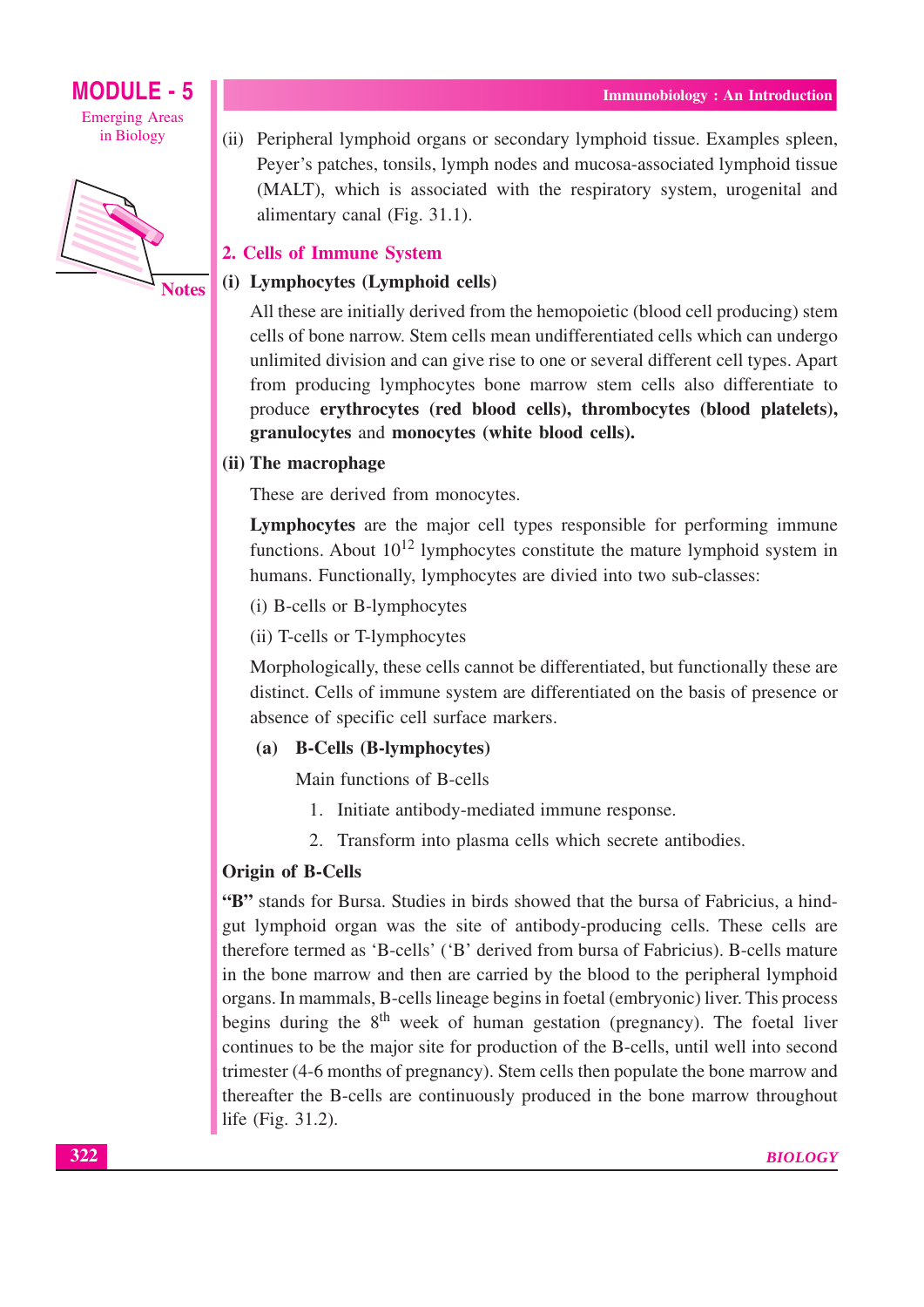

- B-cells display **immunoglobulin** as an integral protein of their cell membranes.  $(i)$
- (ii) This surface immunoglobulin (antibody) acts as the receptor for antigen specific to it.
- (iii) B-cells are responsible for the production of antibodies. Activated B-cells transform into plasma cells (Fig. 31.3). You will learn about 'antigen' and 'antibody' in the next section of this lesson.

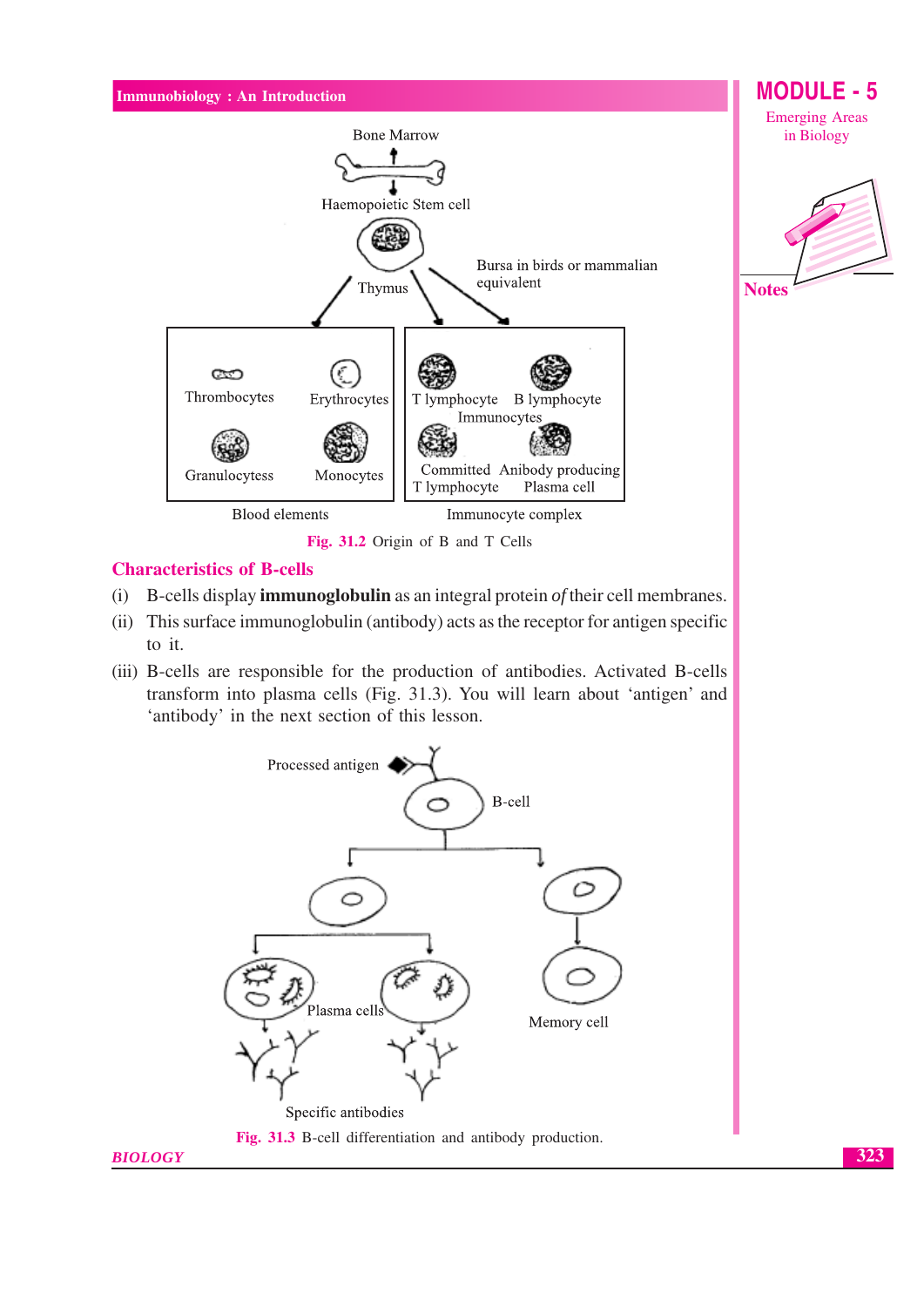## **MODULE - 5**

**Emerging Areas** in Biology



**Notes** 

#### Plasma cells produce thousands of antibody molecules per second before they die in a day or so.

Some of the B-cells progeny do not differentiate into plasma cells but rather become 'memory cells' which produce antibodies in the event of the antigen re-appearing again in future.

#### (b) T-Cells (T-lymphocytes)

In contrast to B-cells, other lymphocytes leave bone marrow in an immature state during foetal and early stages of life. These are carried to the 'thymus', mature in thymus, and then they migrate to the peripheral lymphoid organ. These cells constitute the second major class of lymphocytes, the T-lymphocyte or T-cells. 'T' derived from thymus. Production of T-cells is completed early in life, but like B-cells, they also undergo mitosis in peripheral lymphoid organs, the daughter cells being identical to the original T-cells.

#### **Main functions of T-cells**

- (i) Regulate immune response.
- (ii) Mediate cell-mediated immune (CMI) response.
- (iii) Induce B-cells to produce antibody.

T-cells are functionally classified into three categories  $(T_H, T_C, T_S)$ 

1. Helper T-cells  $(T_H)$ 

Promote response of B-cells resulting in antibody production (activate other Tcells).

2. Cytotoxic T-cells  $(T_C)$ 

Kill virus-infected cells and tumour cells.

3. Suppressor T-cells  $(T_S)$ 

Suppress helper T-cells and may also B-cells to limit/regulate activity of the latter.

Thus we see that T-cells mediate two general type of immunological functions : effector and regulatory.

Structurally, T-cells are differentiated on the basis of presence or absence of some specific surface molecules (T-cell receptors). But both B-cells and T-cells work in cooperation.



1. Name the **two** categories of immune cells.

| (i) |                |
|-----|----------------|
|     | <b>BIOLOGY</b> |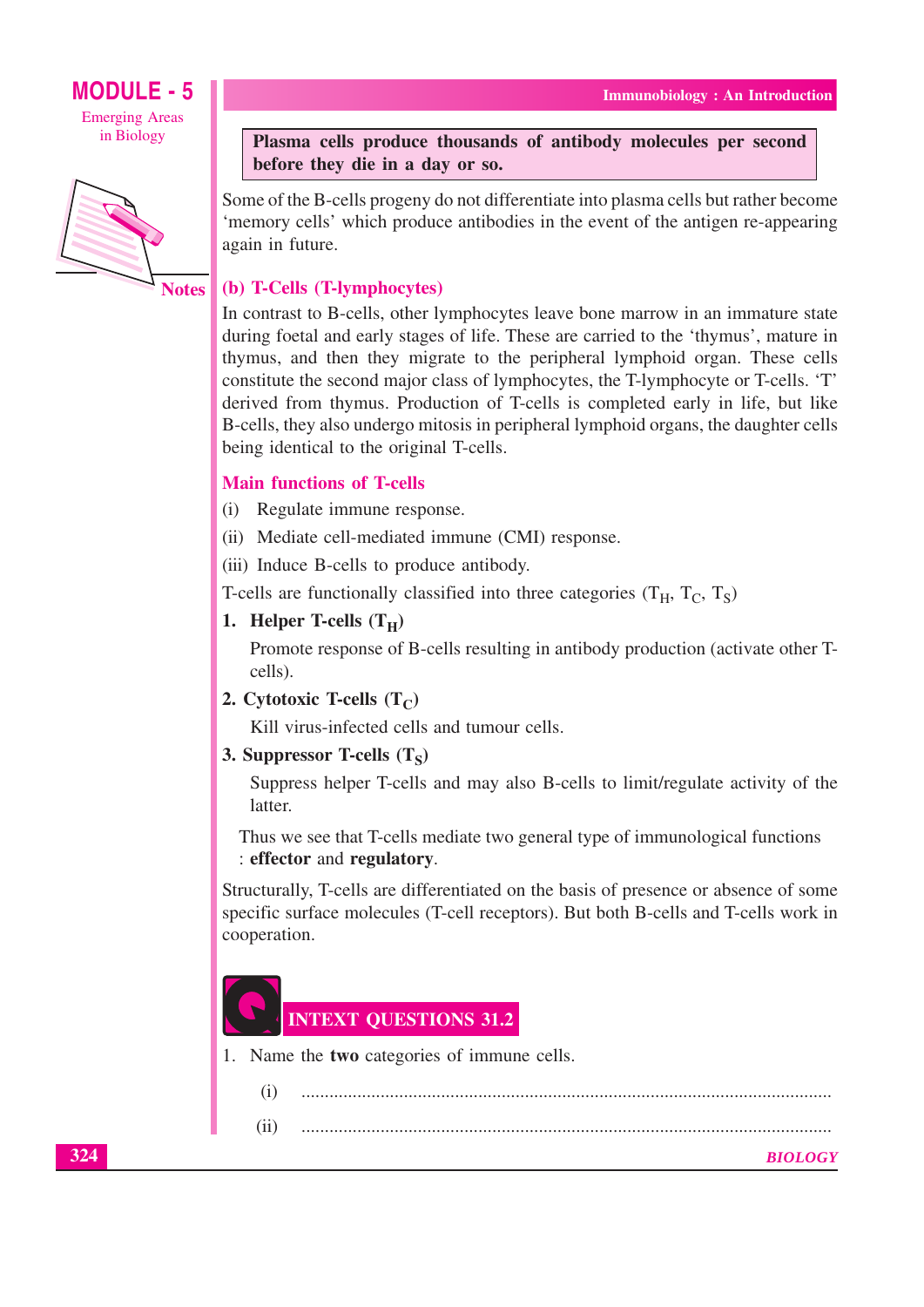2. Name the organ found in birds where B-cells are produced.

- 3. Write the two main functions of B-cells.
	- $(i)$
	- $(ii)$
- 4. Name the cells responsible for synthesis of antibodies.

5. What is the function of T-helper cells?

#### 31.4 ANTIGEN AND ANTIBODY

While discussing about 'self' and 'non-self, we got a broad idea of **antigen**. Let us learn more about it.

#### 31.4.1. Definition and Properties of an antigen

#### An antigen is any foreign molecule that can trigger a specific immune response.

Most antigens are either proteins or very large polysaccharides. Another term 'immunogen' is also used for antigen. However, there is a slight difference between the two. Immunogen describes a molecule that provokes an immune response while antigen describes a molecule which reacts with the antibody produced.

Paratopes and Epitopes : The part of antibody molecule which makes contact with the antigen is termed the **paratope**. The part of antigen molecule that makes contact with paratope is called the **epitope**. There may be a series of epitopes on an antigen. Such epitope clusters are called 'antigenic determinant'.

#### Requirements for becoming an antigen :

- 1. Substance should be foreign to the host.
- 2. Molecular weight of molecule should be 10,000 Dalton or more.
- 3. It should possess chemical complexity.

#### 31.4.2 Antibody : Definition and properties

Antibody is a protein molecule produced in animals in response to an antigen.

Antibodies belong to the category of proteins called immunoglobulin. Each antibody molecule is composed of four interlinked polypeptide chains. The two long chains are called heavy chains, and the two short chains are called light chains. An antibody has a "stem" called "Fc" portion which comprises the lower half of the two heavy chains, and two "prongs' (the amino acid sequences that bind antigen).

The amino acid sequences of Fc portion are identical (constant) for all antibodies of same class. In contrast, amino acid sequences for antigen binding sites vary from antibody to antibody in a given class (Fig. 31.4)



MODULE -



325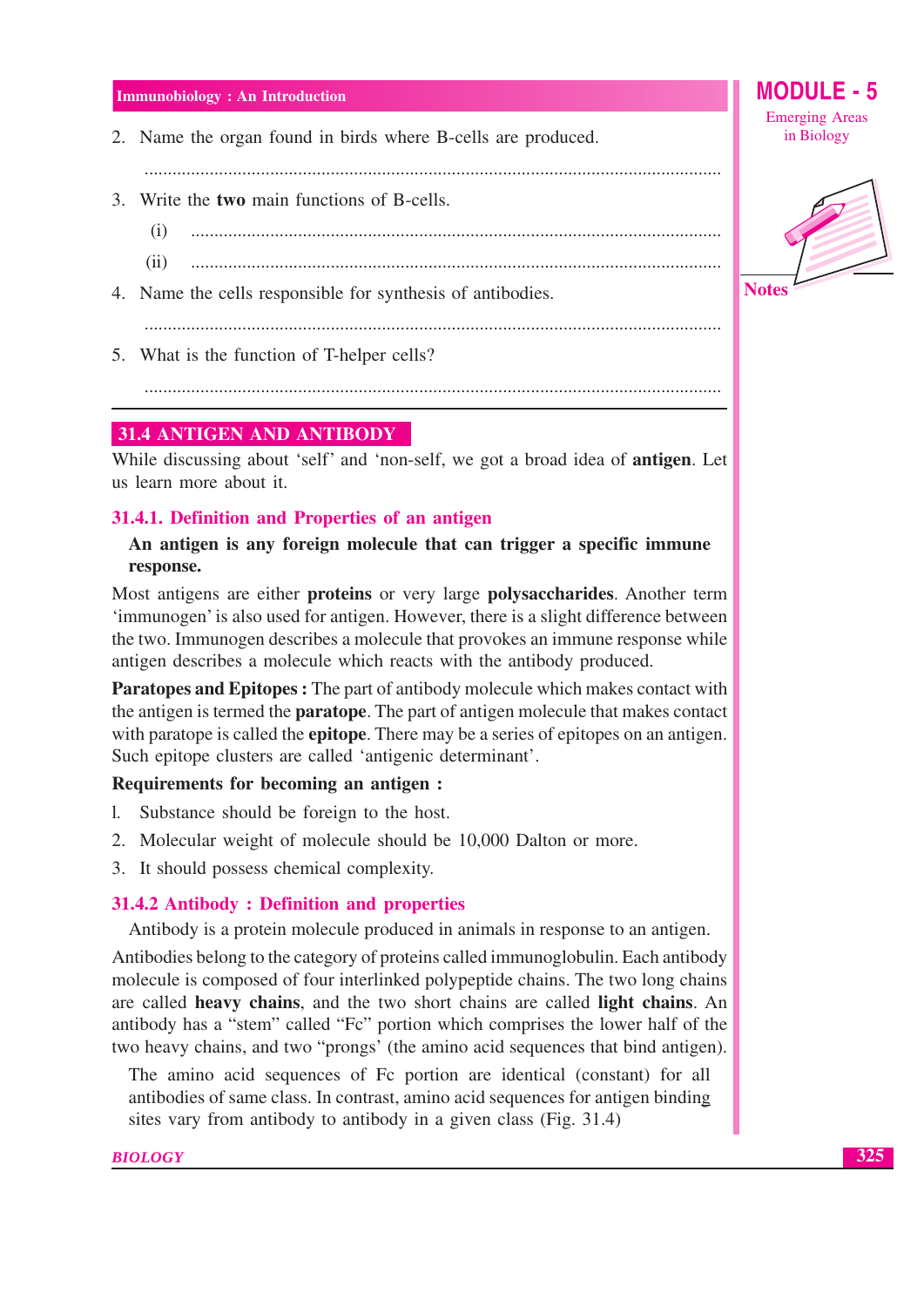

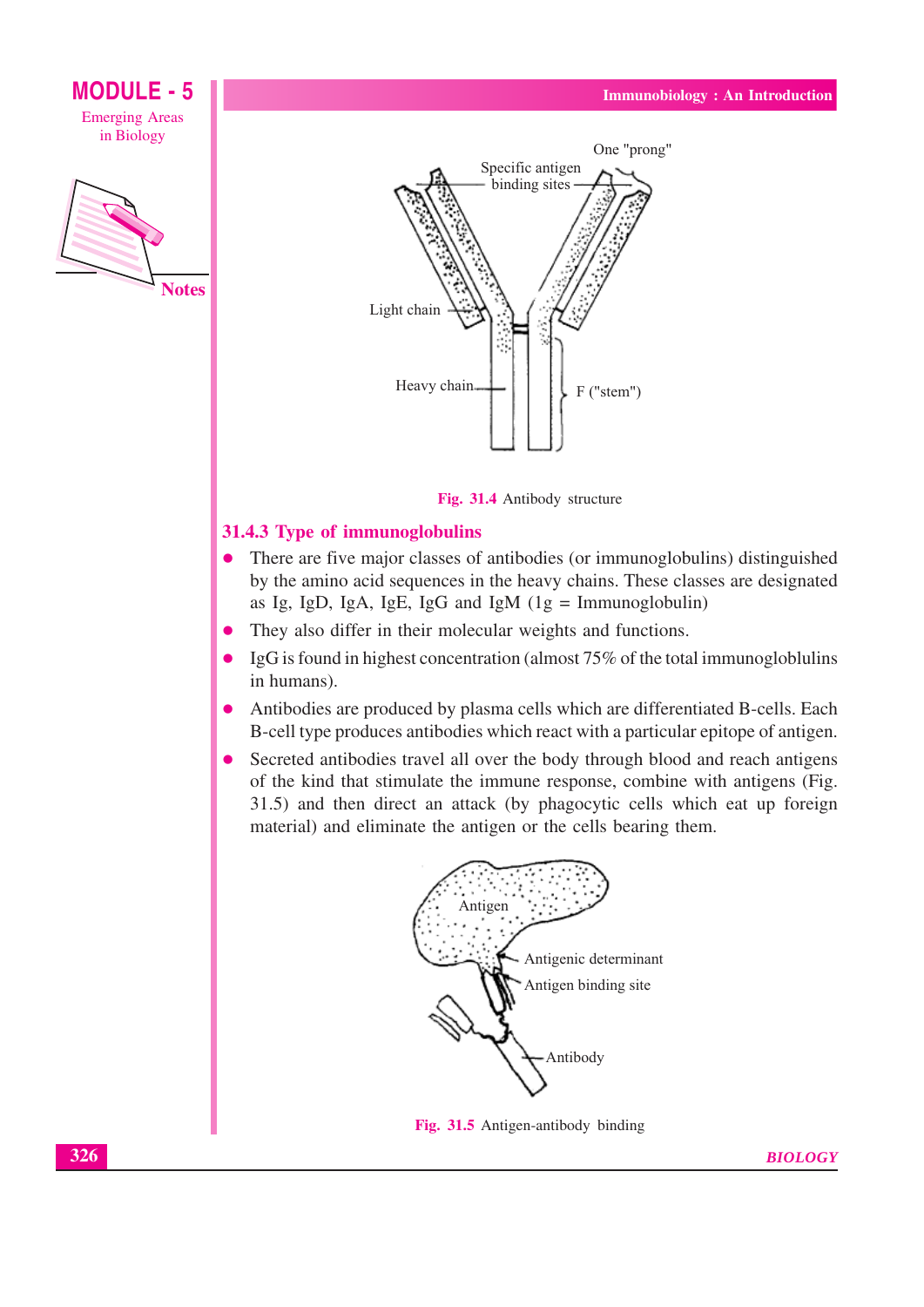#### 31.5 TYPES OF IMMUNE RESPONSES

Broadly, immune responses can be classified into two categories : Non-specific immune responses and specific immune responses.

- 1. Non-specific immune responses are those which non-selectively protect against foreign substances or cells without having to recognize their specific identities. Phagocytosis (engulfing, of particulate matter) by macrophages and extracellular killing by proteins known as 'complement'. There are two nonspecific types of immune responses.
- 2. Specific immune responses (adaptive immune response) depend upon the immunological recognition of the substances or cells to be attacked. Specific immune responses are again of two types :
	- (a) Cell mediated immune responses : Mediated by cytotoxic T-cells and natural killer cells. These constitute major defence against intracellular viruses and cancer cells.
	- (b) Antibody-mediated or humoral immune responses : These responses are mediated by antibodies secreted by plasma cells, which arise from activated B-cells. They constitute major form of protection against bacteria and viruses.

The above two differ from each other as shown in Table 31.1

Both cell mediated and antibody mediated immune responses are facilitated by helper T-cells and inhibited by suppressor T-cells (Fig. 31.6)



Fig. 31.6 Cell-mediated and humoral immune responses

#### **MODULE - 5 Emerging Areas** in Biology

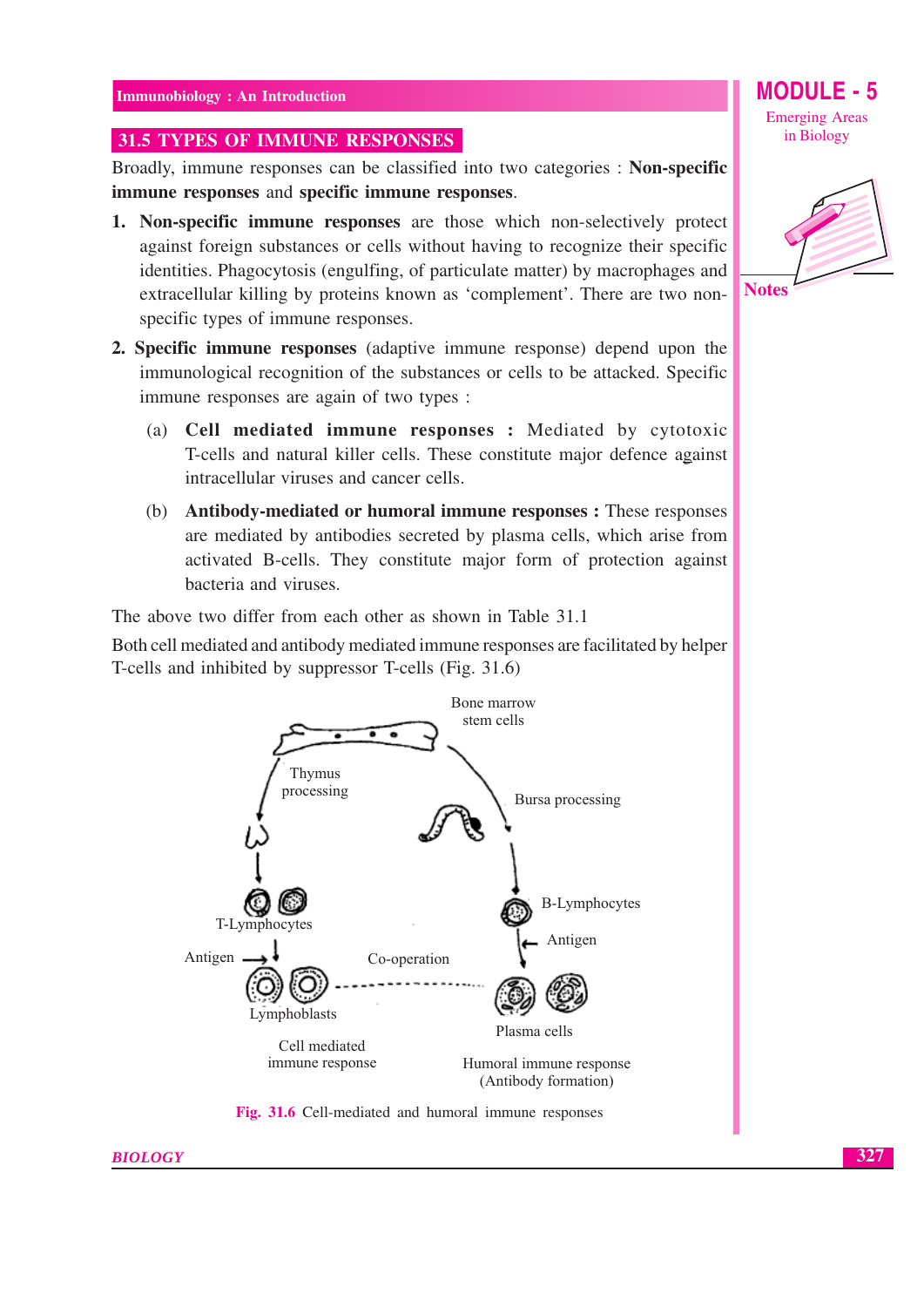**MODULE - 5 Emerging Areas** 

in Biology



**Notes** 

| (antibody mediated) immune responses                                                   |                                                                                                                                                                                                           |  |
|----------------------------------------------------------------------------------------|-----------------------------------------------------------------------------------------------------------------------------------------------------------------------------------------------------------|--|
| <b>Cell-mediated immune response</b>                                                   | Humoral immune response                                                                                                                                                                                   |  |
| 1. Killing of intracellular organisms.                                                 | Antibodies specifically combine<br>1.<br>with antigen which stimulate<br>their production.                                                                                                                |  |
| 2. Destruction of tumour cells                                                         | 2. The combination of antibody with<br>antigen may result in clumping of molecules<br>or particles, their toxicity may be<br>neutralized, their uptake and digestion<br>by phagocytes may be facilitated. |  |
| 3. Rejection of graft tissue.                                                          | 3. Combination of antigen with antibody<br>may also cause lysis of cellular antigens<br>present on the red blood cells or bacteria.                                                                       |  |
| 4. Delayed type of hypersensitivity<br>reaction after contact with certain<br>antigen. |                                                                                                                                                                                                           |  |

**Table 31.1:** Differences between cell-mediated and humoral

**Immunobiology: An Introduction** 

### **INTEXT QUESTIONS 31.3**

1. Name the part of antigen which makes contact with antibody.

- 
- 2. How many types of immunoglobulins are known? (Give only the number).
- 
- 3. Name the immunoglobulin found in highest concentration.
	-
- 4. Which type of immune response is responsible for the killing of cancer cells?

#### 31.6 TYPES OF IMMUNITY

There are two main types of immunity: (i) Natural or innate (i.e. genetic, from birth), and (ii) Acquired (i.e. developed during life time).

#### **A. Natural or Innate Immunity**

A healthy individual is generally immune to potentially harmful microorganisms by a number of very effective mechanisms. These mechanisms are termed innate or natural immunity. Innate defence consists of three main components :

- Physical barriers (preventing entry of germs)  $(i)$
- (ii) Phagocytic cells and (Dealing with germs which enter)
- (iii) Soluble components (complement)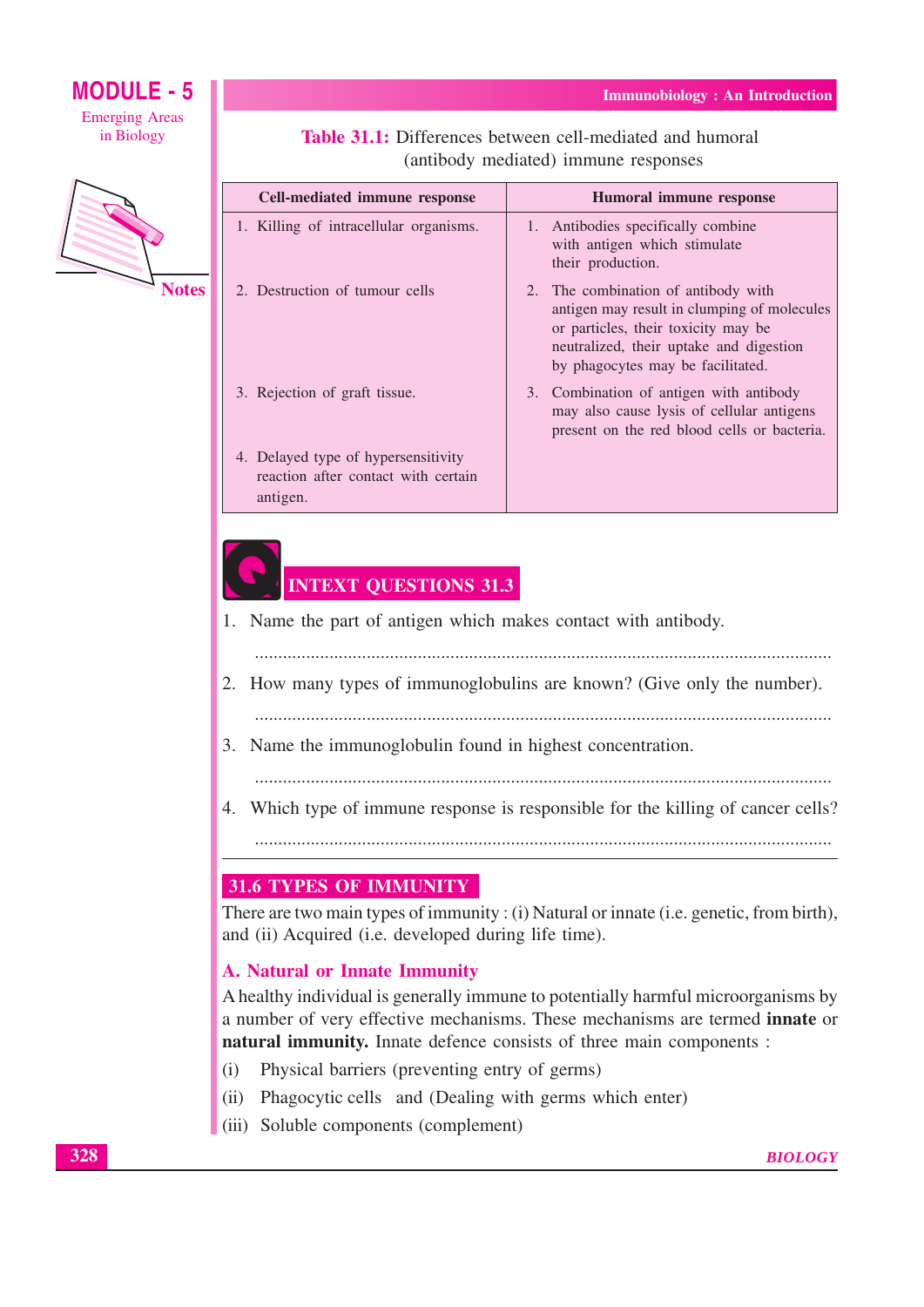#### (i) Physical Barriers

It is the first line of defence. It means preventing the entry of pathogens into the body. (Fig. 31.7).

**Skin**: The outer tough layer of skin is formed of keratin and is almost impermeable to germs. Sebaceous glands in the skin generate an acidic environment by producing lactic acid which kills many pathogens.

**Epithelial lining of various organs:** The respiratory tract, the alimentary tract (the gut) and the urino-genital tract have an exterior epithelial cell laver covered by a protective mucous lining. In the respiratory tract, cilia covering to the external surface of the epithelial cells continually beat upwards towards the nasopharynx and this helps to expel particles and pathogens. Epithelial cells are constantly renewed and their removal expels pathogens lodged on their surface.

**Body secretions:** Body secretions such as sweat and secretion from eyes also ward off pathogens. Other body fluids contain molecules which are bactericidal that is capable of killing bacteria (e.g., spermine in seminal fluid, hydrochloric acid in gastric juice).



Fig. 31.7 Natural physical barriers to infections

If the germs somehow enter the body by evading physical barriers of the body, the other two main defence mechanisms come into  $play - phagocytosis$  and the bactericidal effect of soluble chemical factors collectively known as complement system which are described below.

#### (ii) Phagocytic Cells

When the micro-organisms or inert particles such as colloidal carbon enter the tissue fluid or blood stream, these are very rapidly engulfed and destroyed by phagocytic cells. Such cells may either be circulating in body fluids or may be fixed in some tissues. This phenomenon is called phagocytosis (literally meaning 'eating' by the cell). The engulfment and destruction/digestion of microorganisms is assigned to two major types of cells named as **microphages** (certain WBC) and **macrophages** (in Liver and Spleen).

#### **BIOLOGY**

MODULE - 5 **Emerging Areas** in Biology

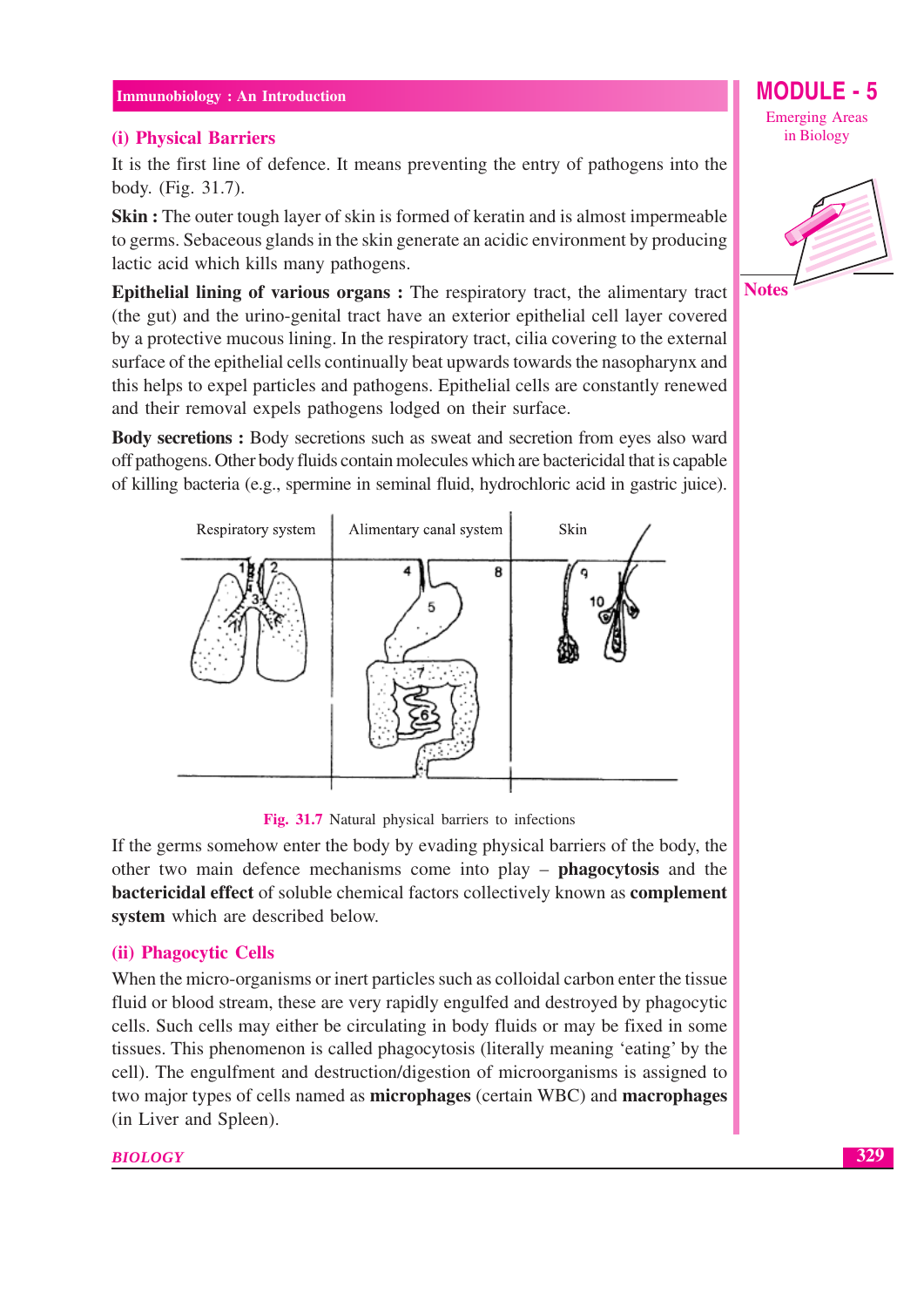



**Notes** 

#### **Important features of phagocytic cells**

- 1. They rapidly engulf the foreign molecular foreign agent oncoming in contact or which they come in contact with.
- 2. They contain digestive enzymes to breakdown engulfed material.
- 3. They are an important link between innate and acquired immunity (described helow).

#### (iii) Complement System

The group of proteins known as 'complement' provides another innate immunity mechanism for killing microbes without prior phagocytosis.

Complement system is an extremely complex system consisting of at least 20 proteins.

Some of the complement components are designated by the letter 'C' followed by a number. The most pivotal and most abundant component is  $C_3$ . Complement component may also act as **opson** in (e.g.  $C_3$ 6). Opson is that type of antibody whose binding to antigens on virus or bacterium facilitates their subsequent ingestion by the phagocytic cells. Such antibodies can also cause direct destruction of microbes by making their membrane leaky.

#### **B.** Acquired Immunity

It is the immunity mediated by lymphocytes and characterized by antigen specificity and memory.

An acquired immunity may be brought about in an individual in two main ways:

- 1. By infection, so that antibodies are produced against the infective agent and by deliberate artificial immunization. This is termed as **actively acquired immunity.**
- 2. By transfer from an actively immunized individual through blood, serum component etc. This is called **passively acquired immunity.**

#### (i) Actively acquired immunity

Actively acquired immunity due to infection falls into two general categories.

- (i) Some infections, such as diphtheria, whooping cough, smallpox and mumps usually induce a lifetime immunity *i.e.* a patient once recovered does not get the disease subsequently.
- (ii) Other diseases such as common cold, influenza, bacillary dysentery and pneumococcal pneumonia confer immunity for a shorter period, sometimes only for a few weeks.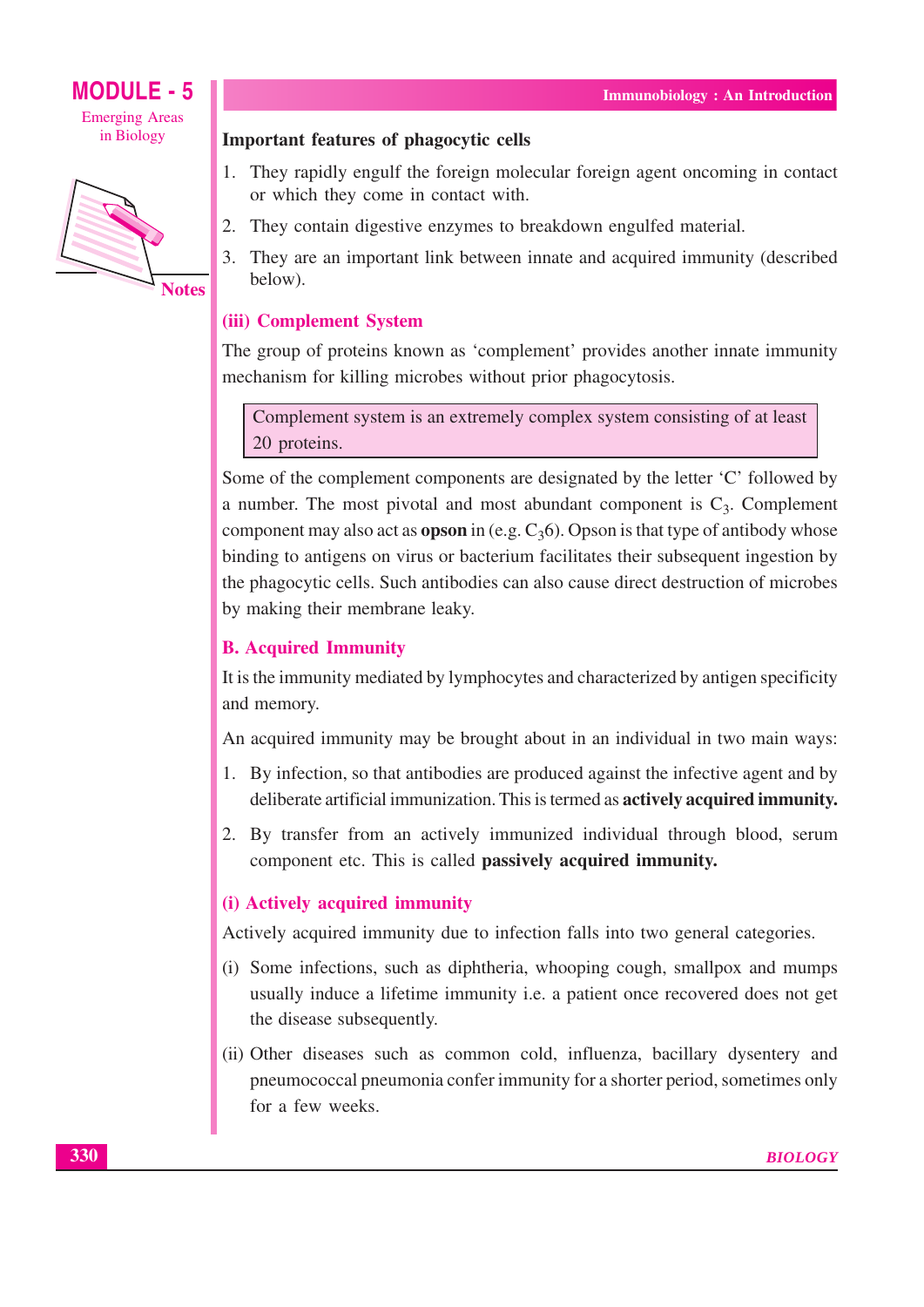#### (ii) Passively acquired immunity

It may be developed in the following ways:

- 1. Transfer of antibodies (e.g. IgG) from mother into foetus across the placenta.
- 2. Breast fed children also receive antibodies from the mother's milk.
- 3. Pooled human immunoglobulin is also used as source of antibody in a number of cases including measles infection and infectious hepatitis.
- 4. Human immunoglobulin is also given to patients with a congenital inability to make antibody globulin.

#### 31.7 ACTIVE IMMUNIZATION (VACCINATION)

People had observed in the past that individuals who recovered from certain diseases are protected for lifetime from recurrences. This gave rise to the concept of **immunization.** Edward Jenner introduced **vaccination** in 1796 using cowpox to protect against smallpox.

The objective of vaccination is to introduce the attenuated germs into the body. The body then generates specific population of memory cells. These memory cells can rapidly increase in number on the renewed contact with the same antigen and more antibodies can be produced to provide protection against infection.

#### 31.7.1 Type of Vaccine

Three main types of vaccines are available :

- 1. Killed organisms as vaccines : Examples : typhoid, cholera, pertussis (whooping cough), rabies and poliomyelitis.
- 2. Live attenuated (weakened) organisms as vaccines; Examples: BCG, Rubella, measles and polio.

Attenuation mimics the natural behaviour of the organism without causing disease. The actively multiplying organism provides a sustained antigen supply.

3. Toxoid vaccines : Examples: diptheria and tetanus.

Toxoid is a chemically or physically modified toxin that is no longer harmful but retains immunogenicity.

#### 31.7.2 Important Vaccines - BCG, DPT and MMR

- $\bullet$  BCG = Bacillo Calmette Guerin (Calmette and Guerin were the scientists who contributed in the development of tuberculosis vaccine).
- DPT is a triple vaccine (or antigen) for diptheria and tetanus toxoids and for pertussis *Bordetella pertussis*, the whooping cough organism.
- MMR vaccine = Attenuated strain of measles, mumps and *Rubella*).  $\bullet$

Another class of vaccines termed as **polysaccharide vaccines** are available comprising vaccines for influenza, meningitis and pneumonia. In these vaccines, the relevant immunogenic portions of the organism are used.

Vaccines of future: against Malaria, Leprosy, Anthrax, AIDS

**BIOLOGY** 

### MODULE - 5

**Emerging Areas** in Biology



331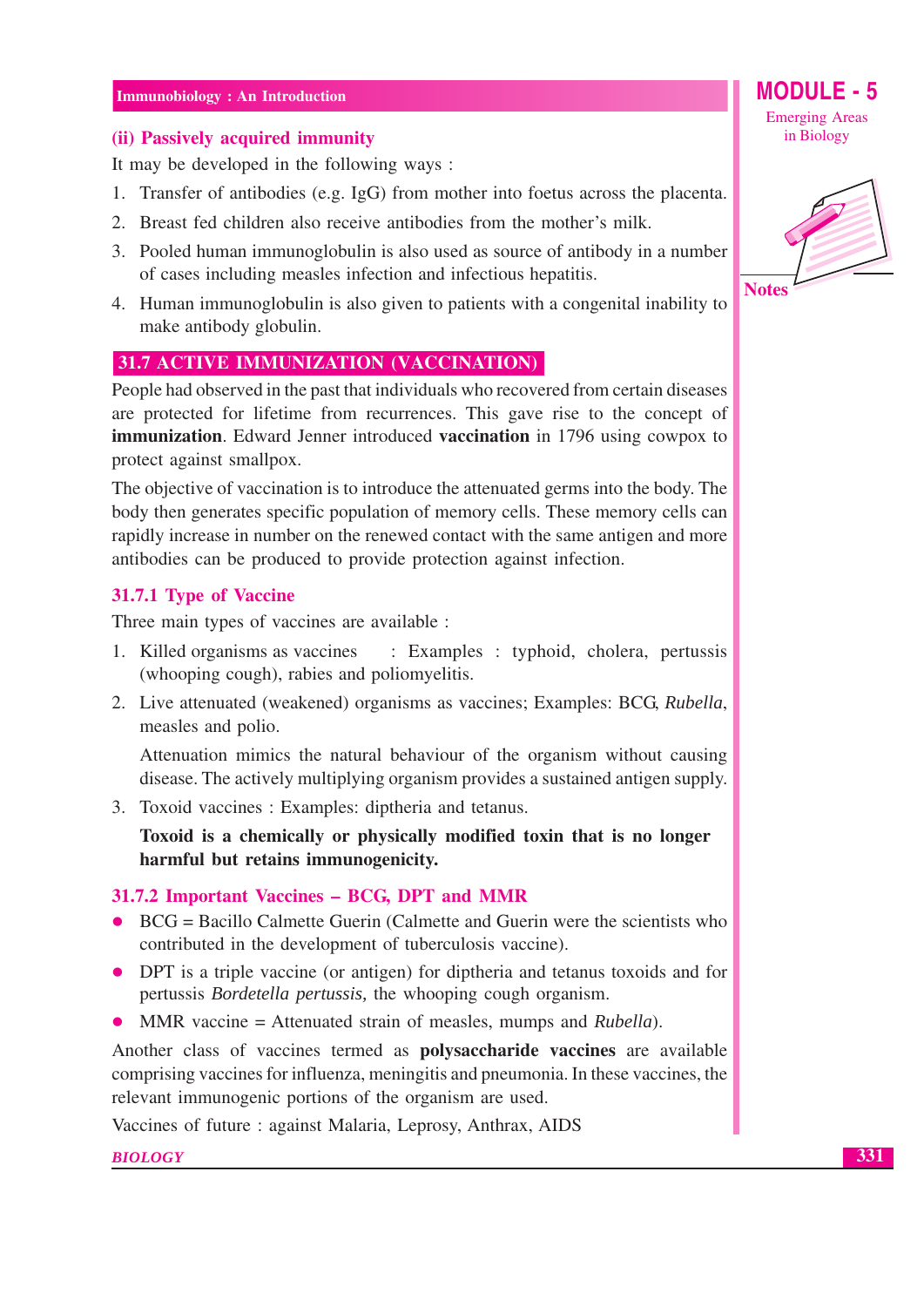#### MODULE -  $5$ **Emerging Areas** in Biology



### **INTEXT QUESTIONS 31.4**

 $(ii)$ 

1. Mention two physical barriers of the body.

Macrophages are found in large numbers in the following organs:  $2^{\circ}$ 

 $(i)$ 

- $(iii)$
- 3. Give two examples of each of the following:
	-
	- $(ii)$
	- $(iii)$

### WHAT YOU HAVE LEARNT

- There are various types of defence mechanisms in our body. Immunity defends us against infections.
- Immune system is a complex network of cells, tissues and soluble factors working in close co-ordination.
- Thymus and bone marrow are the central or primary lymphoid organs.
- Lymphocytes which are the major cells performing immune functions are of two main types - B-lymphocytes and T-lymphocytes.
- B-cells are transformed into plasma cells which produce antibodies.
- Foreign molecule which triggers an immune response is called antigen.
- Antibodies (immunoglobulins) are of five types, of which 1gG is found in the highest concentration.
- There are two main types of immune responses specific and non-specific.
- Specific immune responses can be either cell-mediated or antibody (humoral)mediated.
- There are two types of immunity  $-$  natural or innate and acquired.
- Vaccination is a type of actively acquired immunity.
- There are three types of vaccines  $-$  (i) killed organisms as vaccines, (ii) live attenuated organisms as vaccines, and (iii) toxoid vaccines.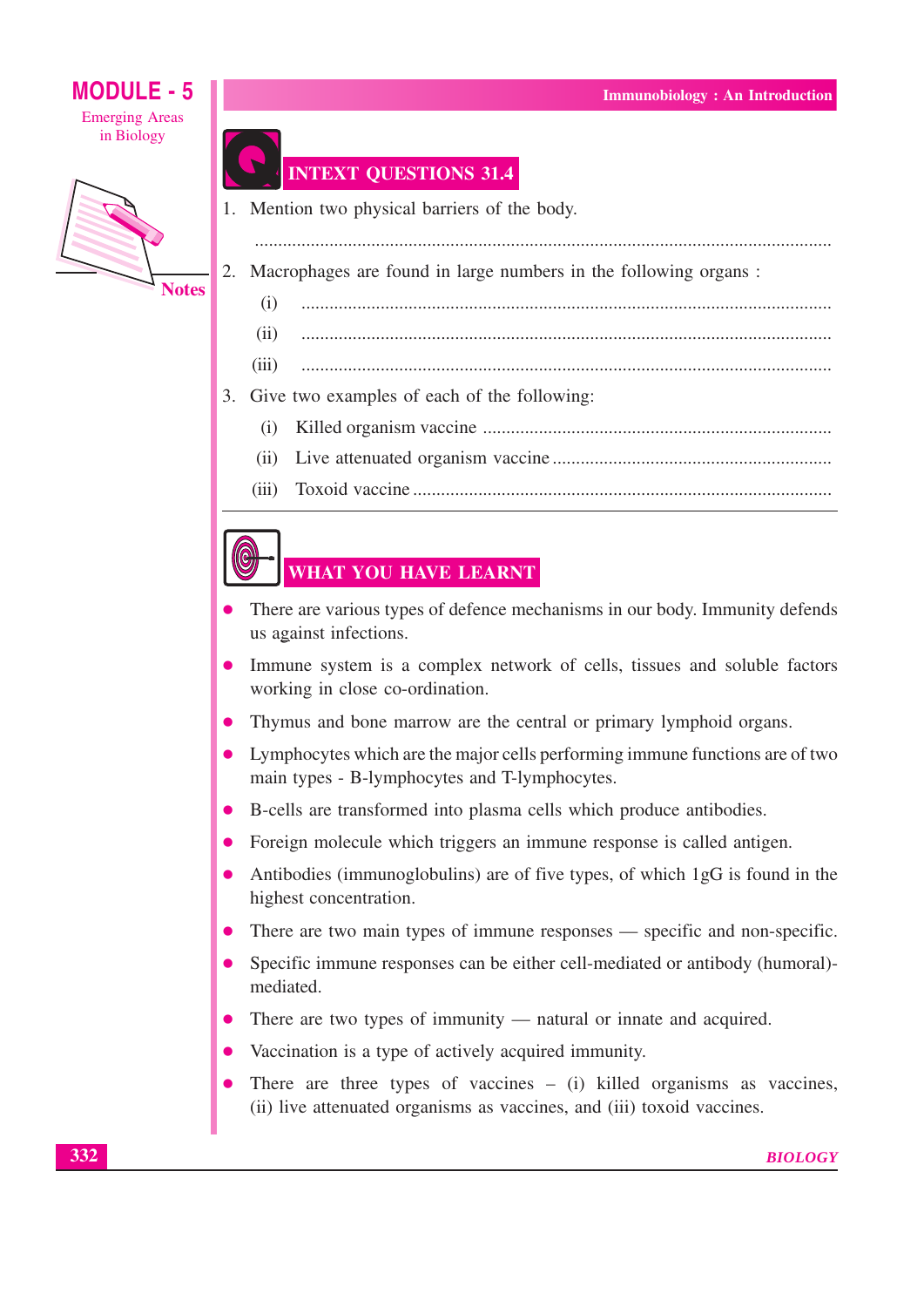

- 1. Define the term immunity.
- 2. What are the main defence mechanisms operating in our body?
- 3. 'Immune system is a complex network of cells, tissues and soluble factors'. Justify this statement.
- 4. Describe the process of antibody production.
- 5. List main functions of T-cells.
- 6. Draw a schematic diagram of the structure of antibody.
- 7. What are the main physical barriers of the body?
- 8. Describe important features of phagocytic cells.
- 9. Give one main difference between passively acquired immunity and actively acquired immunity.
- 10. Define the process of attenuation.
- 11. Name two toxoid vaccines.
- 12. What do the following abbreviations mean?

 $(i) BCG$  $(ii)$  DPT (iii) MMR

#### ANSWERS TO INTEXT QUESTIONS

- 1. Edward Jenner  $31.1$ 
	- 2. Broadly immunological defence serves three functions :
		- $(i)$ Defence against microorganisms.
		- $(ii)$ Homeostasis *i.e.* removal of damaged (non functional) cells to maintain normal state.
		- (iii) Surveillance i.e. recognition and destruction of mutant cells.
	- 3. Study of organisation and function of the immune system.
- 31.2 1. (i) Central or primary lymphoid organs.
	- (ii) Peripheral or secondary lymphoid organs.
	- 2. Bursa of Fabricius.

#### **BIOLOGY**

**MODULE - 5 Emerging Areas** in Biology